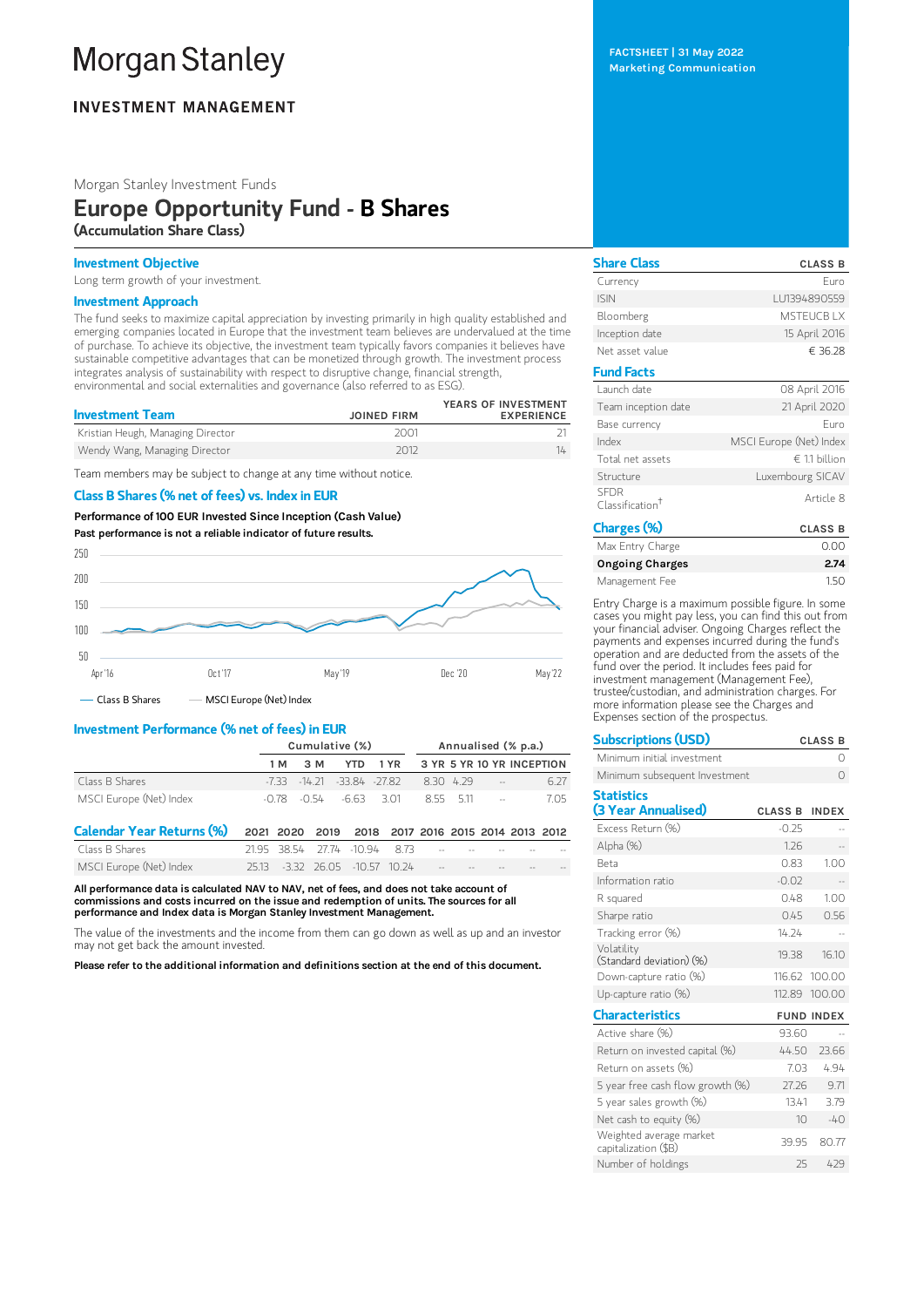# Top Countries (% of Total Net Assets)<sup>1</sup> FUND INDEX

|  | <b>United Kingdom</b> | 16.30 | 24.60 |
|--|-----------------------|-------|-------|
|  | Germany               | 14.34 | 12.64 |
|  | Switzerland           | 11.89 | 15.75 |
|  | Italy                 | 11.25 | 3.72  |
|  | Denmark               | 9.93  | 4.13  |
|  | Netherlands           | 9.77  | 6.49  |
|  | France                | 8.10  | 17.71 |
|  | Sweden                | 6.75  | 5.35  |
|  | United States         | 6.00  |       |
|  | Norway                | 3.14  | 1.21  |
|  | Cash                  | 2.82  |       |

As of 31 May 2022, the Fund does not have direct exposure to and does not hold companies listed or domiciled in Russia, Ukraine or Belarus.

| Sector Allocation (% of Total Net Assets) <sup>1,2</sup> | <b>FUND</b>               | <b>INDEX</b> |       |
|----------------------------------------------------------|---------------------------|--------------|-------|
|                                                          | Consumer<br>Discretionary | 32.45        | 9.95  |
|                                                          | Consumer Staples          | 20.71        | 13.07 |
|                                                          | Industrials               | 16.39        | 14.08 |
|                                                          | Communication<br>Services | 9.92         | 3.99  |
|                                                          | Information<br>Technology | 9.77         | 7.12  |
|                                                          | Health Care               | 8.24         | 15.78 |
|                                                          | Cash                      | 2.82         |       |

| Top Holdings (% of Total Net Assets) <sup>3</sup> | <b>FUND</b> | <b>INDEX</b> |
|---------------------------------------------------|-------------|--------------|
| DSV A/S                                           | 9.93        | 0.34         |
| Moncler SPA                                       | 6.34        | 0.10         |
| Fvolution AB                                      | 5.59        | 0.18         |
| Adidas AG                                         | 5.52        | 0.39         |
| ASML Holding NV                                   | 5.38        | 7.44         |
| Hermes International                              | 4.97        | 0.39         |
| Davide Campari-Milano NV                          | 4.91        | 0.06         |
| Rightmove Plc                                     | 4.60        |              |
| HelloFresh SF                                     | 4.52        | 0.06         |
| Kuehne + Nagel International AG                   | 4.50        | 0.15         |
| Total                                             | 56.26       |              |

<sup>†</sup> This Fund is classified as an Article 8 product under the Sustainable Finance Disclosure Regulation. Article 8 products are those which promote environmental or social characteristics and which integrate sustainability into the investment process in a binding manner. Before making any decision to invest in the fund mentioned herein, please refer to all the characteristics and objectives of the Fund noted in the current Prospectus and KIID at morganstanleyinvestmentfunds.com.

<sup>1</sup>May not sum to 100% due to the exclusion of other assets and liabilities. <sup>2</sup> For additional information regarding sector classification/definitions please visit www.msci.com/gics and the glossary at www.morganstanley.com/im. <sup>3</sup> These securities and percentage allocations are only for illustrative purposes and do not constitute, and should not be construed as, investment advice or recommendations with respect to the securities or investments mentioned.

#### Please refer to the Prospectus for full risk disclosures, available at www.morganstanleyinvestmentfunds.com. All data as of 31.05.2022 and subject to change daily.

This is a marketing communication. Applications for shares in the Fund should not be made without first consulting the current Prospectus and the Key Investor Information Document ("KIID"), which are available in English and in the official language of your local jurisdiction at

[morganstanleyinvestmentfunds.com](https://www.morganstanley.com/im/msinvf/index.html) or free of charge from the Registered Office of Morgan Stanley Investment Funds, European Bank and Business Centre, 6B route de Trèves, L-2633 Senningerberg, R.C.S. Luxemburg B 29 192. A summary of investor rights is available in English at the same website. If the management company of the relevant Fund decides to terminate its arrangement for marketing that Fund in any EEA country where it is registered for sale, it will do so in accordance with the relevant UCITS rules.

## Share Class B Risk and Reward Profile

| Lower Risk |                                  |  |  | Higher Risk                       |  |
|------------|----------------------------------|--|--|-----------------------------------|--|
|            |                                  |  |  |                                   |  |
|            | <b>Potentially Lower Rewards</b> |  |  | <b>Potentially Higher Rewards</b> |  |

The risk and reward category shown is based on historic data.

- Historic figures are only a guide and may not be a reliable indicator of what may happen in the future.
- As such this category may change in the future.
- The higher the category, the greater the potential reward, but also the greater the risk of losing the investment. Category 1 does not indicate a risk free investment.
- The fund is in this category because it invests in company shares and the fund's simulated and/or realised return has experienced high rises and falls historically.
- The fund may be impacted by movements in the exchange rates between the fund's currency and the currencies of the fund's investments.

This rating does not take into account other risk factors which should be considered before investing, these include:

- The fund relies on other parties to fulfill certain services, investments or transactions. If these parties become insolvent, it may expose the fund to financial loss.
- Sustainability factors can pose risks to investments, for example: impact asset values, increased operational costs.
- There may be an insufficient number of buyers or sellers which may affect the funds ability to buy or sell securities.
- Investments in China involves a risk of a total loss due to factors such as government action or inaction, market volatility and reliance on primary trading partners.
- Past performance is not a reliable indicator of future results. Returns may increase or decrease as a result of currency fluctuations. The value of investments and the income from them can go down as well as up and investors may lose all or a substantial portion of his or her investment.
- The value of the investments and the income from them will vary and there can be no assurance that the Fund will achieve its investment objectives.
- Investments may be in a variety of currencies and therefore changes in rates of exchange between currencies may cause the value of investments to decrease or increase. Furthermore, the value of investments may be adversely affected by fluctuations in exchange rates between the investor's reference currency and the base currency of the investments.

#### Additional B Share Classes

|           | <b>CURRENCY</b> | LAUNCH     | <b>ISIN</b>  | <b>BLOOMBERG</b> |
|-----------|-----------------|------------|--------------|------------------|
| <b>BR</b> | FI IR           | 15 03 2019 | 111961133391 | <b>MSTRREULX</b> |

#### **DEFINITIONS**

5 year free cash flow growth is the compound annual growth rate of Free Cash Flow over a 5-year period. It is calculated by [Free Cash Flow(0) / Free<br>Cash Flow(-5)] <sup>1/5</sup> – 1. **5 year saIes growth** is the compound annual growth\_ rate of Sales over the last 5 years. It is calculated by [Sales (0) / Sales (-5)]<br>– 1. **Active Share** is a measure of the percentage of stock holdings in a managers portfolio that differ from the benchmark index (based on holdings and weight of holdings). Active Share scores range from 0%-100%. A score of 100% means you are completely different from the benchmark. Active Share calculation may consolidate holdings with the<br>same economic exposure. **AIpha** (Jensen's) is a risk-adjusted performance measure that represents the average return on a portfolio or investment 1/5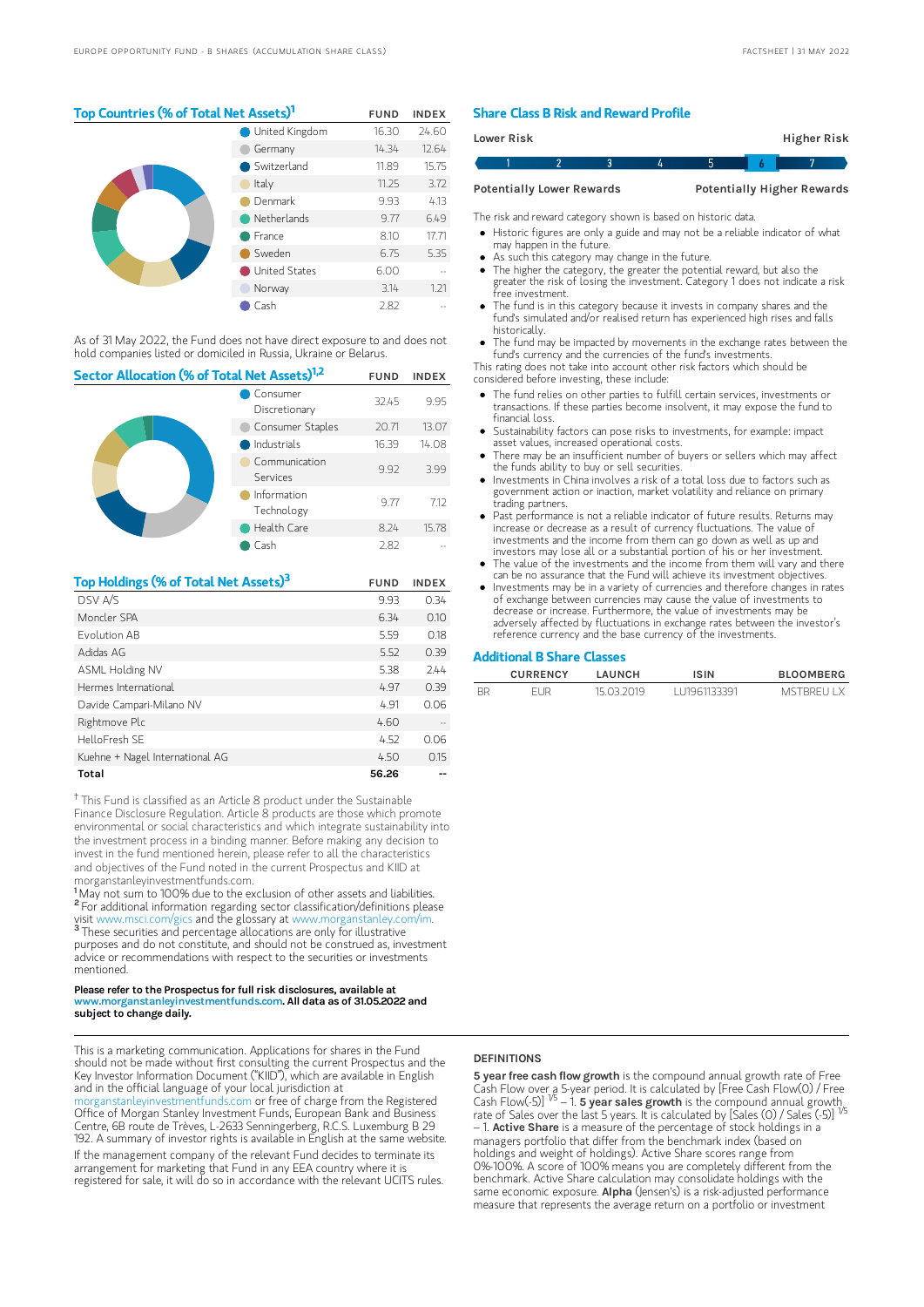above or below that predicted by the capital asset pricing model (CAPM) given the portfolio's or investment's beta and the average market return. Prior to 6/30/2018 Alpha was calculated as the excess return of the fund versus benchmark. Beta is a measure of the relative volatility of a fund to the market's upward or downward movements. A beta greater than 1.0 identifies an issue or fund that will move more than the market, while a beta less than 1.0 identifies an issue or fund that will move less than the market. The Beta of the Market is always equal to 1. Bloomberg stands for 'Bloomberg Global Identifier (BBGID)'. This is a unique 12 digit alphanumerical code designed to enable the identification of securities, such as the Morgan Stanley Investment Funds sub-funds at share class level, on a Bloomberg Terminal. The Bloomberg Terminal, a system provided by Bloomberg L.P., enables analysts to access and analyse real-time financial market data. Each Bloomberg code starts with the same BBG prefix, followed by nine further characters that we list here in this guide for each share class of each fund. Excess Return or value added (positive or negative) is the portfolio's return relative to the return of the benchmark. Information ratio is the portfolio's alpha or excess return per unit of risk, as measured by tracking error, versus the portfolio's benchmark. ISIN is the international securities identification number (ISIN), a 12 digit code consisting of numbers and letters that distinctly identifies securities. NAV is the Net Asset Value per share of the Fund (NAV), which represents the value of the assets of a fund less its liabilities. Net cash to equity is the ratio of a company's cash on hand against the total net worth of the company. It is calculated by [(Total Cash and cash equivalents – Total Liabilities) / Shareholder's Equity]. Number of holdings provided are a typical range, not a maximum number. The portfolio may exceed this from time to time due to market conditions and outstanding trades. R squared measures how well an investment's returns correlate to an index. An R squared of 1.00 means the portfolio performance is 100% correlated to the index's, whereas a low rsquared means that the portfolio performance is less correlated to the index's. Return on assets (ROA) is a measure of a company's profitability, equal to a fiscal year's earnings divided by its total assets, expressed as a percentage. Return on invested capital (ROIC) represents the performance ratio measuring a company's percentage return on its invested capital. Income statement items as of latest reported fiscal period, and Balance Sheet items from one period earlier. ROIC is calculated by dividing Net Income by (Property, Plant & Equipment + Working Capital + Short Term Debt - Cash & Equivalents). ROIC has a cap of 200% and a floor of 0%, ex Financials and Real Estate Sectors. Sharpe ratio is a risk-adjusted measure calculated as the ratio of excess return to standard deviation. The Sharpe ratio determines reward per unit of risk. The higher the Sharpe ratio, the better the historical risk-adjusted performance. Tracking error is the standard deviation of the difference between the returns of an investment and its benchmark. Upside/downside market capture measures annualized performance in up/down markets relative to the market benchmark. Volatility (Standard deviation) measures how widely individual performance returns, within a performance series, are dispersed from the average or mean value. Weighted average market capitalization is an average of the market capitalization of stocks comprising a portfolio or index, adjusted by each stock's weight in the portfolio or index

#### INDEX INFORMATION

The MSCI Europe (Net) Index is a free float-adjusted market capitalization index that is designed to measure developed market equity performance in Europe. As of September 2002, the MSCI Europe Index consisted of the following 16 developed market country indices: Austria, Belgium, Denmark, Finland, France, Germany, Greece, Ireland, Italy, the Netherlands, Norway, Portugal, Spain, Sweden, Switzerland, and the United Kingdom.

#### **DISTRIBUTION**

This communication is only intended for and will only be distributed to persons resident in jurisdictions where such distribution or availability would not be contrary to local laws or regulations. In particular, the Shares are not for distribution to US persons.

Ireland: MSIM Fund Management (Ireland) Limited. Registered Office: The Observatory, 7-11 Sir John Rogerson's Quay, Dublin 2, D02 VC42, Ireland. Registered in Ireland as a private company limited by shares under company number 616661. MSIM Fund Management (Ireland) Limited is regulated by the Central Bank of Ireland. United Kingdom: Morgan Stanley Investment Management Limited is authorised and regulated by the Financial Conduct Authority. Registered in England. Registered No. 1981121. Registered Office: 25 Cabot Square, Canary Wharf, London E14 4QA, authorised and regulated by the Financial Conduct Authority. Dubai: Morgan Stanley Investment Management Limited (Representative Office, Unit Precinct 3-7th Floor-Unit 701 and 702, Level 7, Gate Precinct Building 3, Dubai International Financial Centre, Dubai, 506501, United Arab<br>Emirates. Telephone: +97 (0)14 709 7158). **Italy:** MSIM Fund Management (Ireland)Limited, Milan Branch (Sede Secondaria di Milano) is a branch of MSIM Fund Management (Ireland) Limited, a company registered in Ireland, regulated by the Central Bank of Ireland and whose registered office is at

The Observatory, 7-11 Sir John Rogerson's Quay, Dublin 2, D02 VC42, Ireland. MSIM Fund Management (Ireland) Limited Milan Branch (Sede Secondaria di Milano) with seat in Palazzo Serbelloni Corso Venezia, 16 20121 Milano, Italy, is registered in Italy with company number and VAT number<br>11488280964. **The Netherlands:** MSIM Fund Management (Ireland) Limited, Rembrandt Tower, 11th Floor Amstelplein 1 1096HA, Netherlands. Telephone: 31 2-0462-1300. Morgan Stanley Investment Management is a branch office of MSIM Fund Management (Ireland) Limited. MSIM Fund Management (Ireland) Limited is regulated by the Central Bank of Ireland. France: MSIM Fund Management (Ireland) Limited, Paris Branch is a branch of MSIM Fund Management (Ireland) Limited, a company registered in Ireland, regulated by the Central Bank of Ireland and whose registered office is at The Observatory, 7-11 Sir John Rogerson's Quay, Dublin 2, DO2 VC42, Ireland. MSIM Fund Management (Ireland) Limited Paris Branch with seat at 61 rue de Monceau 75008 Paris, France, is registered in France with company number 890 071 863 RCS. Spain: MSIM Fund Management (Ireland) Limited, Sucursal en España is a branch of MSIM Fund Management (Ireland) Limited, a company registered in Ireland, regulated by the Central Bank of Ireland and whose registered office is at The Observatory, 7-11 Sir John Rogerson's Quay, Dublin 2, D02 VC42, Ireland. MSIM Fund Management (Ireland) Limited, Sucursal en España with seat in Calle Serrano 55, 28006, Madrid, Spain, is registered in Spain with tax identification number W0058820B. Switzerland: Morgan Stanley & Co. International plc, London, Zurich Branch Authorised and regulated by the Eidgenössische Finanzmarktaufsicht ("FINMA"). Registered with the Register of Commerce Zurich CHE-115.415.770. Registered Office: Beethovenstrasse 33, 8002 Zurich, Switzerland, Telephone +41 (0) 44 588 1000. Facsimile Fax: +41(0) 44 588 1074.

Australia: This publication is disseminated in Australia by Morgan Stanley Investment Management (Australia) Pty Limited ACN: 122040037, AFSL No. 314182, which accepts responsibility for its contents. This publication, and any access to it, is intended only for "wholesale clients" within the meaning of the Australian Corporations Act. **Hong Kong:** This document has been issued by Morgan Stanley Asia Limited for use in Hong Kong and shall only be made available to "professional investors" as defined under the Securities and Futures Ordinance of Hong Kong (Cap 571). The contents of this document have not been reviewed nor approved by any regulatory authority including the Securities and Futures Commission in Hong Kong. Accordingly, save where an exemption is available under the relevant law, this document shall not be issued, circulated, distributed, directed at, or made available to, the public in Hong Kong. Singapore: This publication should not be considered to be the subject of an invitation for subscription or purchase, whether directly or indirectly, to the public or any member of the public Singapore other than (i) to an institutional investor under section 304 of the Securities and Futures Act, Chapter 289 of Singapore ("SFA"), (ii) to a "relevant person" (which includes an accredited investor) pursuant to section 305 of the SFA, and such distribution is in accordance with the conditions specified in section 305 of the SFA; or (iii) otherwise pursuant to, and in accordance with the conditions of, any other applicable provision of the SFA. In particular, for investment funds that are not authorized or recognized by the MAS, units in such funds are not allowed to be offered to the retail public; any written material issued to persons as aforementioned in connection with an offer is not a prospectus as defined in the SFA and, accordingly, statutory liability under the SFA in relation to the content of prospectuses does not apply, and investors should consider carefully whether the investment is suitable for them. This publication has not been reviewed by the Monetary Authority of Singapore.

Chile: Neither the Fund nor the interests in the Fund are registered in the Registry of Offshore Securities (el Registro de Valores Extranjeros) or subject to the supervision of the Commission for the Financial Market (la Comisión para el Mercado Financiero). This document and other offering materials relating to the offer of the interests in the Fund do not constitute a public offer of, or an invitation to subscribe for or purchase, the Fund interests in the Republic of Chile, other than to individually identified purchasers pursuant to a private offering within the meaning of Article 4 of the Chilean Securities Act (la Ley del Mercado de Valores) (an offer that is not "addressed to the public at large or to a certain sector or specific group of the public").

Peru: The interests in the Fund have not been and will not be registered in Peru under Decreto Legislativo 862: Ley de Fondos de Inversión y sus Sociedades Administradoras or under Decreto Legislativo 861: Ley del Mercado de Valores (the "Securities Market Law"), and are being offered to institutional investors only (as defined in article 8 of the Securities Market Law) pursuant to a private placement, according to article 5 of the Securities Market Law. The interests in the Fund have not been registered in the securities market public registry (Registro Público del Mercado de Valores) maintained by, and the offering of the Fund interests in Peru is not subject to the supervision of, the Superintendencia del Mercado de Valores. Any transfers of the Fund interests shall be subject to the limitations contained in the Securities Market Law and the regulations issued thereunder.